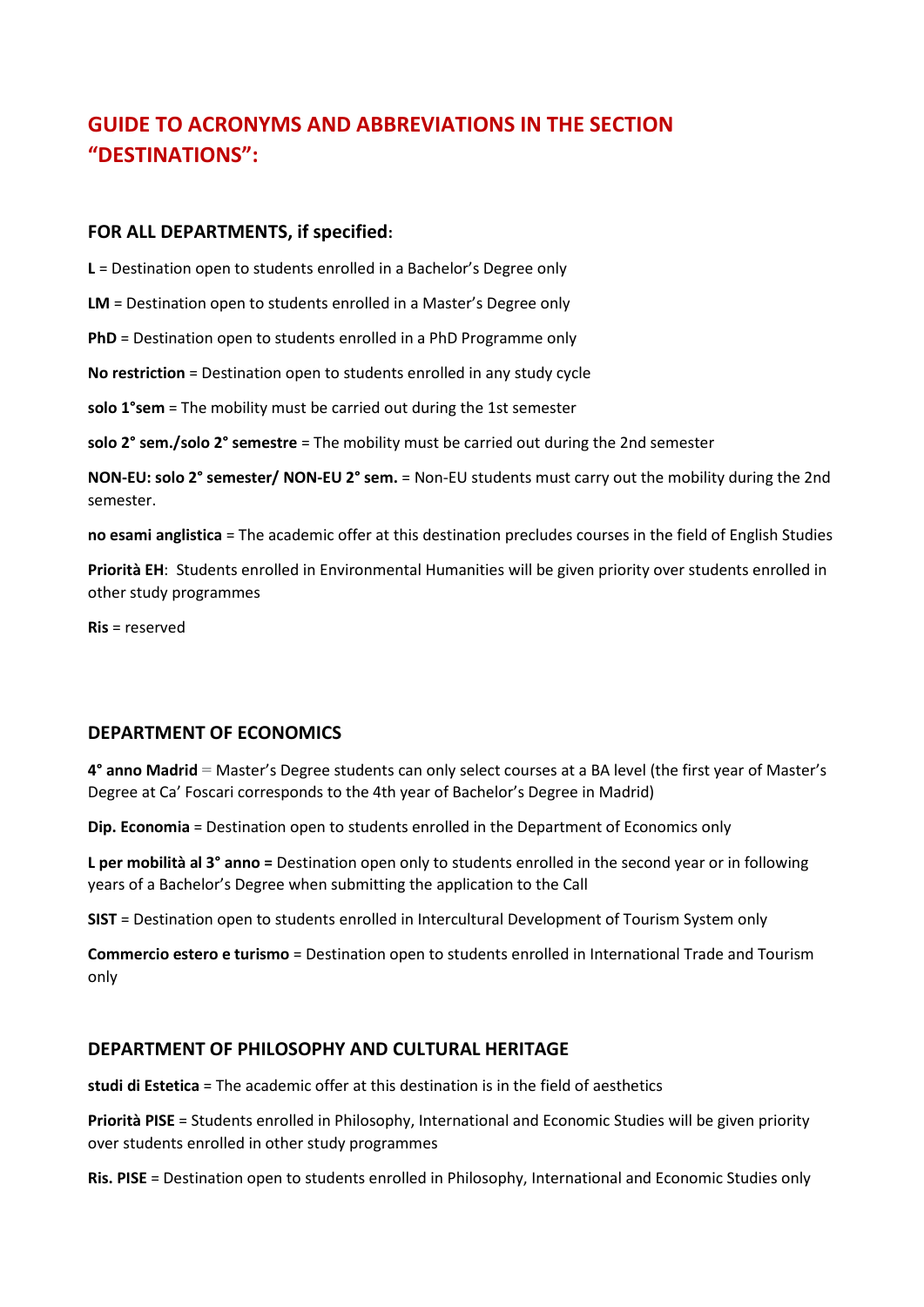**Ris.PISE(priorità) e RIC** = Destination open to students enrolled in Philosophy, International and Economic Studies and Comparative International Relations only. Students enrolled in Philosophy, International and Economic Studies will be given priority over students enrolled in Comparative International Relations

**Ris.3°annoPISE(prior.) e RIC =** Destination open only to students enrolled in the second year or following years of Philosophy, International and Economic Studies when submitting the application to the Call and to students enrolled in Comparative International Relations. Students enrolled in Philosophy, International and Economic Studies will be given priority over students enrolled in Comparative International Relations

# **DEPARTMENT OF MANAGEMENT**

**LM EGART** = Destination open to students enrolled in Economics and Management of Arts and Cultural Activities only.

**Consigliato EGART** = Destination recommended to students enrolled in in Economics and Management of Arts and Cultural Activities.

**1 stud Fall/1 Spring** = 1 student will carry out the mobility during the 1st semester, 1 student will carry out the mobility during the 2nd semester.

**DMA/Dip. Management** = Destination open to students enrolled in the Department of Management only

## **DEPARTMENT OF LINGUISTICS AND COMPARATIVE CULTURAL STUDIES**

**Ris. RIC** = Destination open to students enrolled in Comparative International Relations only

**Ris. MLC** = Destination open to students enrolled in Linguistic and Cultural Mediation only

**Ris. 2° anno MLC =** Destination open only to students enrolled in the 2nd year of Linguistic and Cultural Mediation when submitting the application to the Call

**Letterat gener./compar. =** The academic offer at this destination is in the field of general and comparative literature

**studi Ingl/Spagnolo =** The destination is intended for students of English and Spanish.

**ved restriz. (in) "Università"** = Restrictions are specified in the column *University [Erasmus Code]*

**restrizioni vedi "Area"/vedi "Area" =** Restrictions are specified in the column *Discipl. Area*

**[LCSL](http://www.uni-tuebingen.de/en/113870)** = Language, Civilisation and the Science of Language

**LLEAP** = European, American and Postcolonial Language and Literature

**SL =** Language Sciences

**percorso linguistico** = curriculum Linguistics, Philology and Language Teaching Reasearch

**solo corsi undergrad. =** MA students can only select courses at a BA level (the first year of Master's Degree at Ca' Foscari corresponds to the 4th year of Bachelor's Degree in Sevilla)

**Consigliato stud LCSL curriculum letterario-culturale=** Destination recommended to students enrolled in LCSL, curriculum Literatures and Cultures